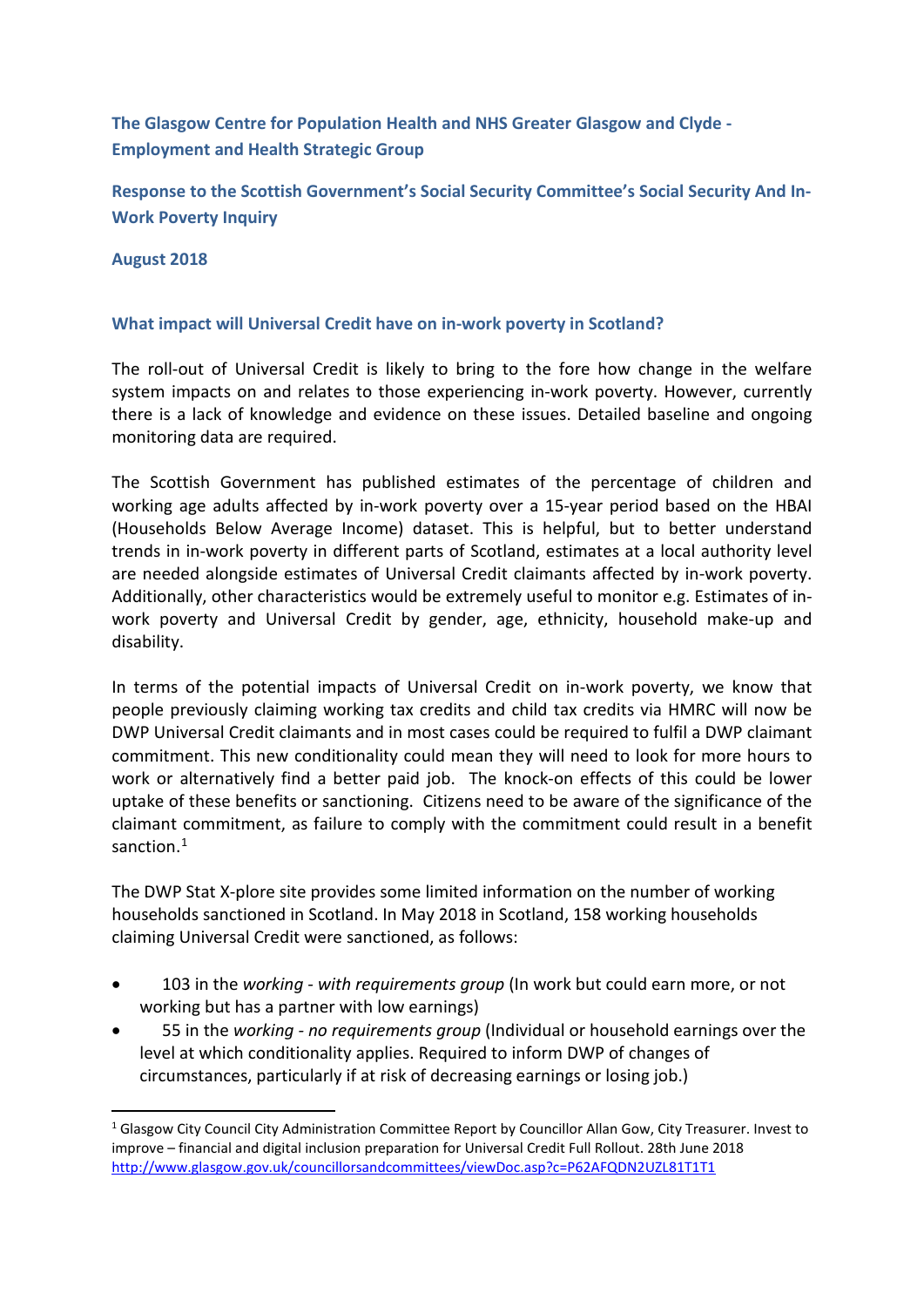In light of the volatility of earnings and incomes in low-income households, the latter is concerning. It will be important to monitor both the absolute numbers and trends in inwork sanctions over time, as well as working with the DWP and people affected by these sanctions to understand what these numbers mean.

# **What is the experience so far in full-service areas in Scotland for those who are in work who are moving or have moved on to Universal Credit?**

In this section we have drawn mainly from a survey undertaken by Inverclyde Council in March and April 2018. At the time of the survey there were 4,700 Universal Credit claimants in Inverclyde. 156 people completed the survey, some with the help of a support provider. More than 70% of respondents first claimed Universal Credit more than 6 months before taking the survey. The survey was online and this means that those with the least digital access and with the least digital skills are unlikely to be well-represented in the survey responses.

# Key findings of the survey:

- A high proportion of those who claim Universal Credit find the process challenging.
- Most people can claim Universal Credit and maintain their claim themselves although most need assistance with some aspect of the process.
- There is sufficient IT available in Inverclyde although it is acknowledged that the survey was carried out online.
- Jobcentre Plus and local services are rated highly by those who use them.
- The delay between a Universal Credit claim being made and the arrival of the first payment creates financial difficulties for claimants.
- Many struggle to cope with monthly payments and even more so when payments fluctuate.
- Awareness of the option to have Universal Credit paid twice each month and the availability of budgeting support is low.

# Universal Credit Digital Access

80% said they were managing their claim on their own with 78% of respondents accessing their Universal Credit online account at home or wherever there is a Wi-Fi connection. 10% said they are helped by family and friends and the same number rely on services such as a housing associations, library staff or workers at their local community centre. 16% use facilities in the Jobcentre and 17% use library facilities. 85% of the respondents to the Inverclyde Universal Credit survey have received some level of help with Universal Credit.

It is worth being aware that 22% of households in Inverclyde do not have access to the internet<sup>[2](#page-1-0)</sup> and this proportion is almost certainly higher amongst those people claiming Universal Credit.

<span id="page-1-0"></span> <sup>2</sup> [Understanding Glasgow](http://www.understandingglasgow.com/indicators/social_capital/social_networks_and_support/household_access_to_the_internet/glasgow_and_c) website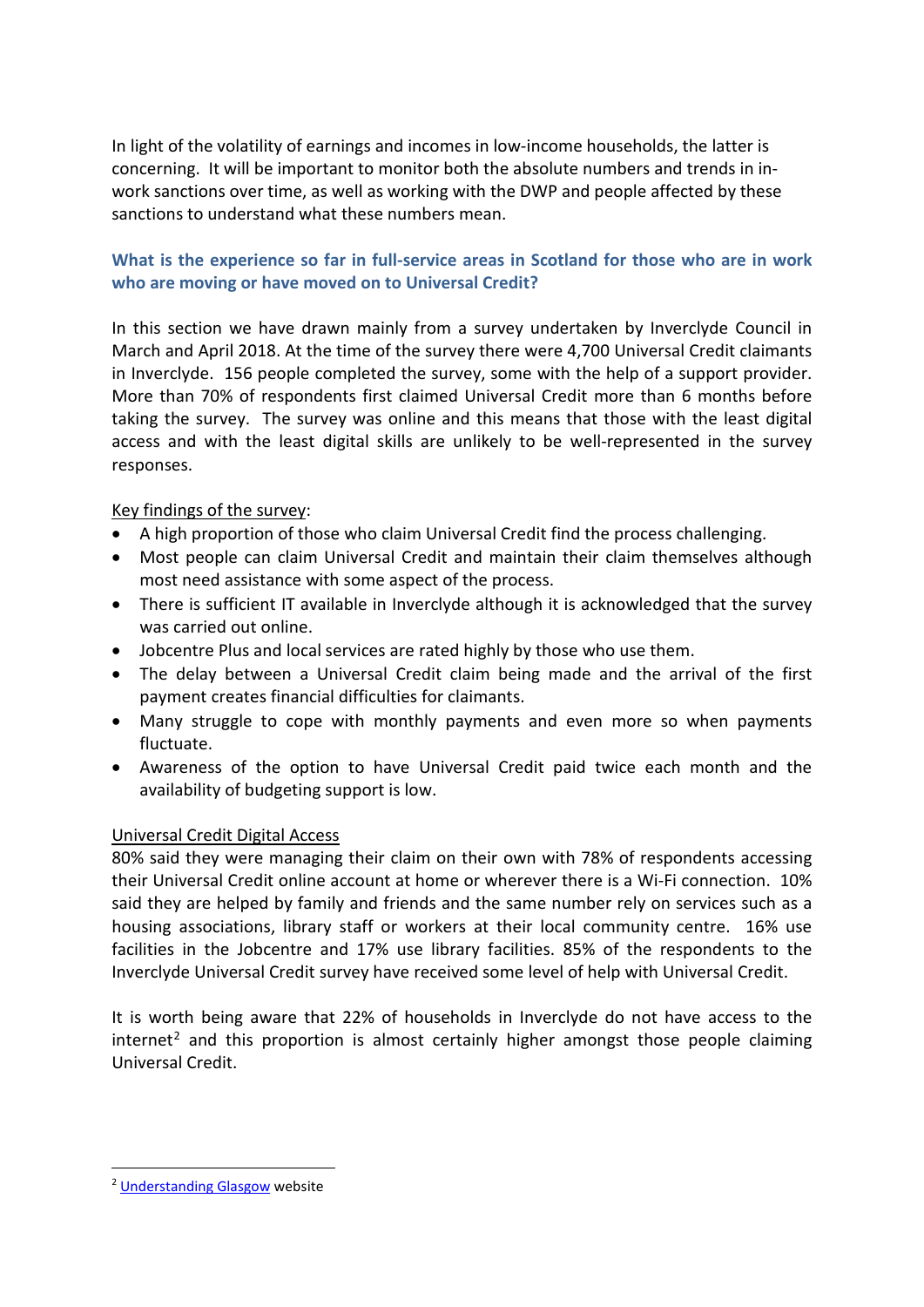A national survey<sup>3</sup> commissioned by DWP found that 25% of Universal Credit claimants couldn't make an online claim without help and those with health conditions were significantly more likely to report difficulties than those without a condition.

When asked to describe their experience of making a Universal Credit claim, one third of respondents found it "complicated", "difficult" or "stressful". 31% of respondents had made a change to their claimant commitment however almost 28% of respondents did not know they are able to do this.

#### Payment Frequency, Budgeting and Financial Management

In the Inverclyde survey, 43% of respondents said they were not coping well or having difficulty on Universal Credit, with many saying they were struggling financially and a number having to rely on family, friends, foodbanks or the Scottish Welfare Fund. The national DWP survey found that a similar proportion, 40% of all claimants, are in this position.

17% of respondents said they were struggling to cope and of these more than half commented about difficulties working with payments that vary from month to month.

### Overall Experience of UNIVERSAL CREDIT

11% of respondents said they are managing well. However, the general sentiments recorded were largely negative with 21% of respondents using words like "stressful", "challenging", "degrading" and "frustrating" to describe the claim process and managing on Universal Credit.

#### Universal Credit Policy

22% of respondents found the wait for their first Universal Credit payment difficult. The National Audit Office reported that in March 2018 21% of new claimants did not receive their full entitlement on time with 13% receiving no payment on time.

#### Universal Credit Processes

14% of respondents referred to mistakes made with the assessment of their claim or receiving inaccurate information from the Universal Credit Service Centre. There were 29 comments describing general dissatisfaction with Universal Credit such as difficulties with communications and the complexity of the claim process.

Universal Credit will put some people under pressure to increase their working hours which could have a detrimental effect, particularly on people with caring commitments. There is also a question over whether employers will be able to offer them more hours.

Evidence from a DWP survey of Universal Credit full service claimants<sup>[4](#page-2-1)</sup> suggests that there was a slight increase in the average hours worked per week by working claimants between March and September 2017. However, *"the increase in hours worked predominantly occurred amongst those already working longer hours, particularly among those working 36-*

<span id="page-2-0"></span><sup>&</sup>lt;sup>3</sup> Universal Credit Full Service Survey, Department for Work and Pensions/ Government Social Research June 2018

<span id="page-2-1"></span><sup>4</sup> DWP Universal Credit Full Service Survey, 2018: p. 78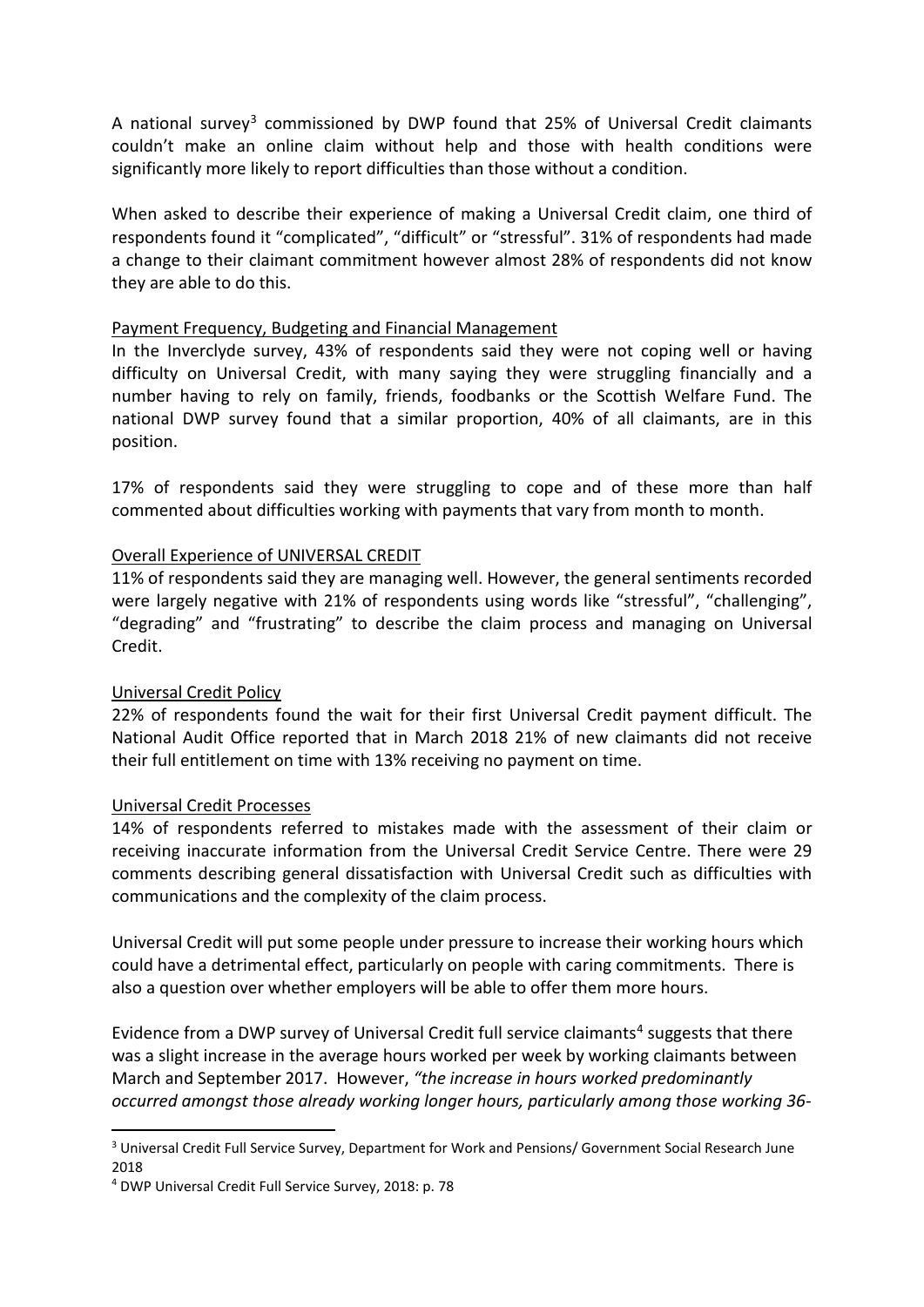*40 hours and more than 40 hours."* It is unclear whether this approach will be effective at reducing in-work poverty.

Other important evidence from Inverclyde suggests that there has been a rise in the number of claimants experiencing rent arrears, a significant increase in crisis grant awards and a local overspend in the Scottish Welfare Fund (7% over allocation) in the authority. Claimants are clearly facing increased hardship which can be evidenced by increased demand for advice services and increased foodbank referrals.

# **What is known about those experiencing in-work poverty in Scotland who do not claim or are not eligible for Universal Credit?**

Evidence from Inverclyde suggests that the self-employed are finding the Universal Credit process time-consuming and difficult to access. Welfare benefits are a key source of income preventing those experiencing in-work poverty from rent and mortgage arrears. The conditionality element of Universal Credit can put people off claiming what they are due, as does the requirement for digital access and skills. Where the effect of this is that people do not claim, they are left with insufficient income and this is linked to increasing dependence on foodbanks and informal financial and housing support from friends and family.

### **What can or should the Scottish Government do to mitigate any detrimental impact?**

In addition to having better in-work poverty estimates at a local authority level, there is a need to move *beyond annualised data to give more research and policy attention to the detrimental impacts of income volatility throughout the year* on "working poor" households. In a 2016 [GCPH seminar](http://www.gcph.co.uk/assets/0000/5629/J_Morduch_slides_300616.pdf) on the "Financial Lives of Low-Income Households", Professor Jonathan Mordoch, from New York University, identified five income spikes and dips per year on average. The typical causes of the spikes and dips included:

- Working hours rising and falling
- 'Lumpy payments' such as tax refunds, etc.
- Health problems and emergencies
- Predictable childcare and transport needs
- Shifting household membership.

These fluctuations can occur day-to-day and week-to-week across the year and can be lost or "smoothed out" when we consider annualised data alone. This can create gaps in our understanding of what constitutes the daily realities of life on a low income. For example, Professor Murdoch's research found that people on low income prioritise 'financial stability' over 'moving up the income ladder'.

The roll out of Universal Credit will lead to the merging of out-of-work and in-work benefits. Therefore, giving more research and policy attention to income volatility throughout the year could help us understand the most common spikes and dips facing 'working poor' households across Scotland. Alongside research on income volatility, approaches to minimising this in relation to the introduction of Universal Credit should be prioritised. We already know that some employers, such as local authorities, pay on a 4-week cycle leading